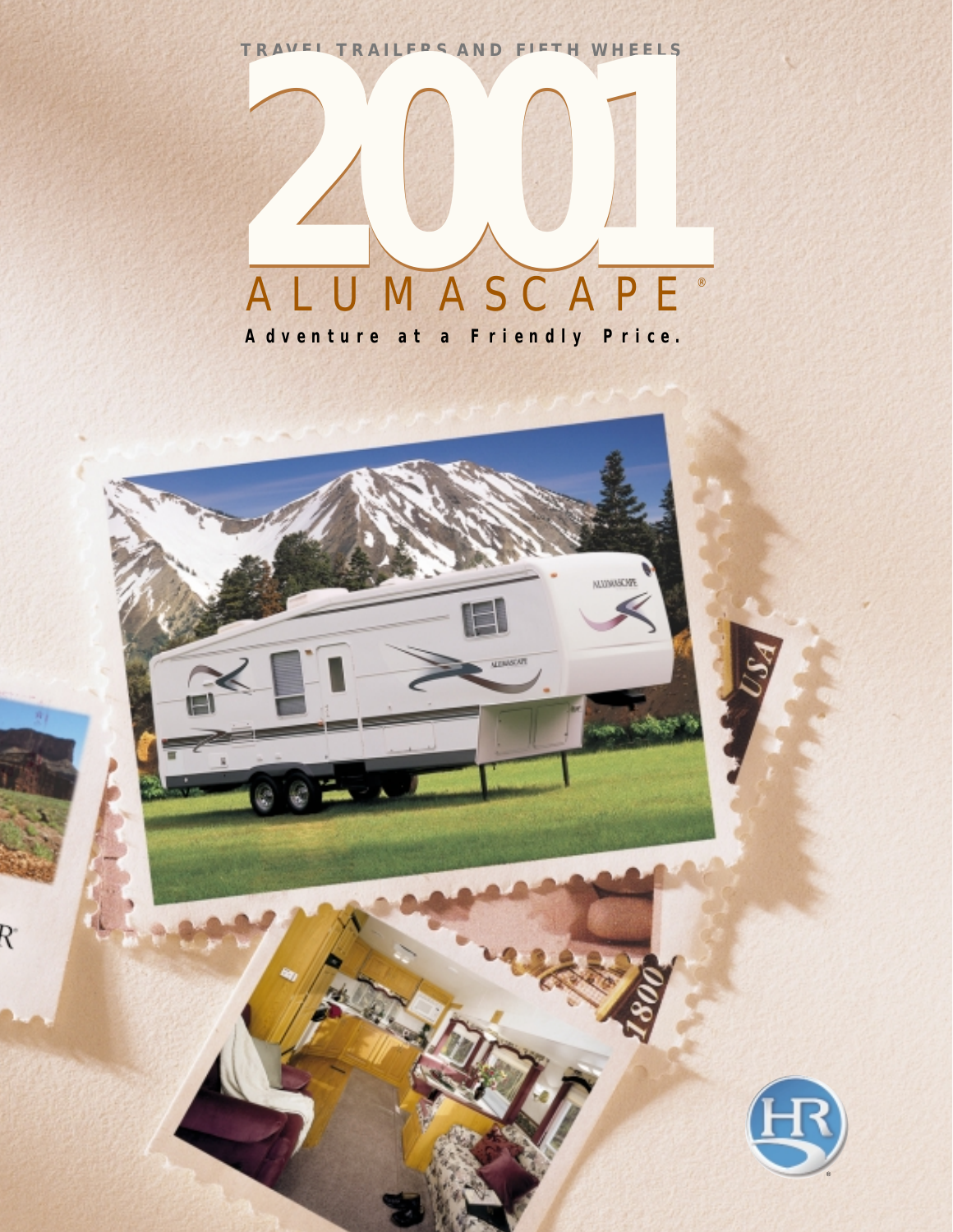# 2001 ALUMASCAPE® SPECIFICATIONS

| <b>TRAVEL TRAILERS</b>                                                                                                                                        |                      |                 |                      |                      |                 |                    |                  |                 |                  |                 |                  |
|---------------------------------------------------------------------------------------------------------------------------------------------------------------|----------------------|-----------------|----------------------|----------------------|-----------------|--------------------|------------------|-----------------|------------------|-----------------|------------------|
| <b>WEIGHTS</b>                                                                                                                                                |                      | 25RKS           |                      | 26SKS                | 27SKS           | 29FKS              | 30FK             |                 | 30SKD            | 31SKS           | 31CKS            |
| Gross Vehicle Weight Rating                                                                                                                                   |                      |                 | 7,500                | 10,000               | 10,000          | 10,000             | 7,500            |                 | 10,000           | 10,000          | 10,000           |
| Hitch Weight                                                                                                                                                  |                      |                 | 615                  | N/A                  | 860             | 1,015              | 800              |                 | 1,200            | 911             | 700              |
| Axle(s) Weight<br>Unloaded Vehicle Weight                                                                                                                     |                      |                 | 3,500                | 5,200                | 5,200<br>6,580  | 5,200<br>7,140     | 3,500<br>5,860   |                 | 5,200            | 5,200<br>6,980  | 5,200            |
|                                                                                                                                                               |                      |                 | 5,600                | N/A                  |                 |                    |                  |                 | 7,640            |                 | 7,360            |
| Net Carrying Capacity (NCC)                                                                                                                                   |                      |                 | 1,900                | N/A                  | 3,420           | 2,860              | 1,640            |                 | 2,360            | 3,020           | 2,640            |
| Tire Size                                                                                                                                                     |                      |                 | $15$                 | $15$                 | $15$            | $15$ $\,$          | $15$ "           |                 | $15$ $\,$        | $15$            | $15$ "           |
| Tire Load Range                                                                                                                                               |                      |                 | $\cal C$             | D                    | D               | $\mathbf D$        |                  | $\mathsf C$     | $\mathbf D$      | D               | D                |
| Heavy Duty Steel Frame                                                                                                                                        |                      |                 | 2X6                  | $8^{\prime\prime}$   | $8^{\circ}$     | $8^{\circ}$        | 2X6              |                 | 8 <sup>''</sup>  | 8 <sup>th</sup> | 8 <sup>''</sup>  |
|                                                                                                                                                               |                      |                 | Box                  | I-beam               | I-beam          | I-beam             | box              |                 | I-beam           | I-beam          | I-beam           |
| <b>MEASUREMENTS</b>                                                                                                                                           |                      |                 |                      |                      |                 |                    |                  |                 |                  |                 |                  |
| Overall Length                                                                                                                                                |                      | 26'0''          |                      | 27'8'                | 28'9''          | 30'1''             | 30'9''           |                 | $30'$ $9''$      | $31'$ $4''$     | $32'$ $0"$       |
| Overall Height* (Including A/C)                                                                                                                               |                      | 9' 11''         |                      | 10'8''               | 10'8''          | 10'8''             | 10'8''           |                 | 10'8''           | 10'8''          | 10'8''           |
| <b>Exterior Width</b>                                                                                                                                         |                      |                 | $98^\circ$           | $98^\circ$           | $98^{\circ}$    | $98^{\circ}$       | $98^\circ$       |                 | $98^\circ$       | $98^{\circ}$    | $98^\circ$       |
| TANK CAPACITIES All Tank Capacities are Approximate. Actual "Usable Capacity" May Vary as a Result of Variances in Installation and Fabrication of the Tanks. |                      |                 |                      |                      |                 |                    |                  |                 |                  |                 |                  |
| Water Heater (Gal.)                                                                                                                                           |                      |                 | 6                    | 6                    | 6               | 6                  |                  | 6               | 6                | 6               | $\boldsymbol{6}$ |
| Gray Tank (Gal.)                                                                                                                                              |                      | 40/40           |                      | 40/40                | 40              | 40/40              |                  | 40              | 40/40            | 40/40           | 40               |
| Black Tank (Gal.)                                                                                                                                             |                      |                 | 40                   | 40                   | 40              | 40                 |                  | 40              | 40               | 40              | $40\,$           |
| Fresh Tank (Gal).                                                                                                                                             |                      | 40              |                      | 40                   | 40              | 40                 |                  | 40              | 40               | 40              | 40               |
| LP Tank (Gal.) (2)                                                                                                                                            |                      |                 | 30                   | 30                   | 30              | 30                 |                  | 30              | 30               | 30              | 30               |
| <b>FIFTH WHEEL</b>                                                                                                                                            |                      |                 |                      |                      |                 |                    |                  |                 |                  |                 |                  |
| <b>WEIGHTS</b>                                                                                                                                                | 26RKS                | 26RKD           | 27SKS                | 29RKS                | 30SKS           | 30RKD              | 32SKS            | 33SKT           | 34SKT            | 34CKT           | 36SKT            |
| Gross Vehicle Weight Rating                                                                                                                                   | 10,000               | 10,000          | 10,000               | 11,500               | 11,500          | 11,500             | 12,000           | 13,000          | 13,000           | 13,000          | N/A              |
| Hitch Weight                                                                                                                                                  | 1,468                | 1,340           | N/A                  | 1,620                | 1,780           | 1,980              | 1,860            | 2,180           | 2,400            | N/A             | N/A              |
| Axle(s) Weight                                                                                                                                                | 5,200                | 5,200           | 5,200                | 5,200                | 5,200           | 5,200              | 5,200            | 5,200           | 5,200            | 5,200           | 5,200            |
| Unloaded Vehicle Weight                                                                                                                                       | 7,940                | 8,100           | N/A                  | 8,800                | 8,940           | 8,780              | 9,480            | 10,460          | 10,600           | N/A             | N/A              |
| Net Carrying Capacity (NCC)                                                                                                                                   | 2,060                | 1,900           | 2,700                | 2,700                | 2,560           | 2,720              | 2,160            | 2,540           | 2,400            | N/A             | N/A              |
| Tire Size                                                                                                                                                     | $15$                 | $15$ "          | $15$ $\,$            | $16$ "               | $16$            | $16$ "             | $16$             | $16^{\circ}$    | $16$ "           | $16^\circ$      | $16''$           |
| Tire Load Range                                                                                                                                               | D                    | $\mathbf D$     | D                    | E                    | E               | $\mathbf E$        | E                | Ε               | E                | E               | E                |
| Heavy Duty Steel Frame                                                                                                                                        | 8 <sup>''</sup>      | 8 <sup>th</sup> | 8 <sup>''</sup>      | 8 <sup>''</sup>      | 8 <sup>''</sup> | $8^{\prime\prime}$ | $10^{\circ}$     | $10^{\circ}$    | 10 <sup>th</sup> | $10^{\circ}$    | $10^{\circ}$     |
|                                                                                                                                                               | I-beam               | I-beam          | I-beam               | I-beam               | I-beam          | I-beam             | I-beam           | I-beam          | I-beam           | I-beam          | I-beam           |
| <b>MEASUREMENTS</b>                                                                                                                                           |                      |                 |                      |                      |                 |                    |                  |                 |                  |                 |                  |
| Overall Length                                                                                                                                                | $27^\circ$ $4^\circ$ | 27' 10''        | $28'$                | $30^\circ$ $5^\circ$ | 31'             | $31^{\circ}$       | $35^\circ$       | 34 <sup>′</sup> | $35^{\prime}$    | $35\,^\circ$    | 37'              |
| Overall Height (Including A/C) 11' 11"                                                                                                                        |                      | 11' 10'         | $11^\circ\,10^\circ$ | 11'9''               | 11' 11'         | 11' 10'            | 12'1''           | 12'1''          | 12'1''           | $12'$ $1''$     | N/A              |
| <b>Exterior Width</b>                                                                                                                                         | $98^\circ$           | $98^\circ$      | $98^\circ$           | $98^{\circ}$         | $98^\circ$      | $98^\circ$         | $98^{\circ}$     | $98^\circ$      | $98^\circ$       | $98^{\circ}$    | $98^\circ$       |
|                                                                                                                                                               |                      |                 |                      |                      |                 |                    |                  |                 |                  |                 |                  |
| TANK CAPACITIES All Tank Capacities are Approximate. Actual "Usable Capacity" May Vary as a Result of Variances in Installation and Fabrication of the Tanks. |                      |                 |                      |                      |                 |                    |                  |                 |                  |                 |                  |
| Water Heater (Gal.)                                                                                                                                           | 6                    | 6               | 6                    | 6                    | 6               | 6                  | $\boldsymbol{6}$ | 6               | 6                | 6               | 6                |
| Gray Tank (Gal.)                                                                                                                                              | 40/40                | 40/40           | 40                   | 40/40                | 40/40           | 40/40              | 40               | 40/40           | 40/40            | 40/40           | 40/40            |
| Black Tank (Gal.)                                                                                                                                             | 40                   | 40              | 40                   | 40                   | 40              | 40                 | 40               | 40              | 40               | 40              | 40               |
| Fresh Tank (Gal.)                                                                                                                                             | $50\,$               | 50              | $50\,$               | 50                   | $50\,$          | $50\,$             | $50\,$           | $50\,$          | 50               | $50\,$          | $50\,$           |
| LP Tank (Gal.) (2)                                                                                                                                            | $30\,$               | $30\,$          | $30\,$               | $30\,$               | $30\,$          | $30\,$             | $30\,$           | $30\,$          | $30\,$           | $30\,$          | $30\,$           |

\*Heights are Based on Static Load Equal to Gross Vehicle Weight Rating.

Due to the large variety of options and floor plan arrangements available to our customers, actual weights for each<br>unit can differ significantly. Holiday Rambler provides a weight sticker on each unit we produce which inc unit's tank capacities and approximate weight. Consult your local Holiday Rambler dealer for unit availability and further information.

The information printed in this brochure reflects product design, fabrication, and component parts at the date of<br>printing. The manufacturer reserves the right, at any time, to make changes in product design or material or to change after the date of printing Some features shown or mentioned in this brochure are optional and may only

be available in selected floor plans. Photographs may show props or decorations that are not standard equipment on<br>Holiday Rambler models. Holiday Rambler, the HR logo and its design, are registered trademarks. All other p

and company names are trademarks and/or registered trademarks of their respective holders. While the color of the towable exteriors and the interior fabrics depicted in this sales brochure are fair and reasonable depictions, the colors depicted may not be an exact match of the actual colors because of the variances<br>In photo-processing and variances caused by inserting the photographs within the sales brochure. Due to pro purchasing decision please confirm the information with your dealer prior to submitting your order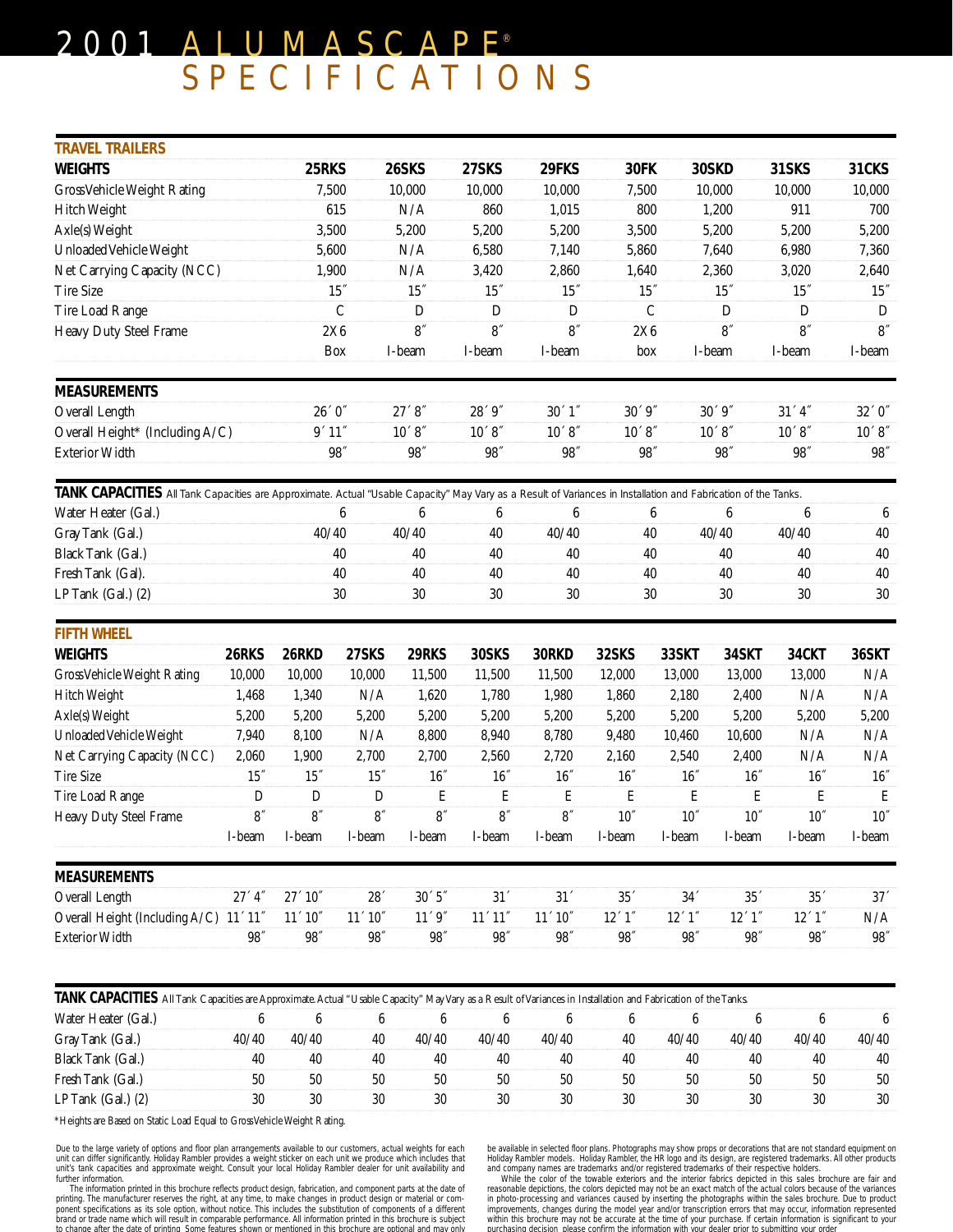

















# **TRAVEL TRAILER OPTIONS**



出店 0.60% 803 **BED OPTION B** 

Carpet

Linoleum





**BED OPTION D**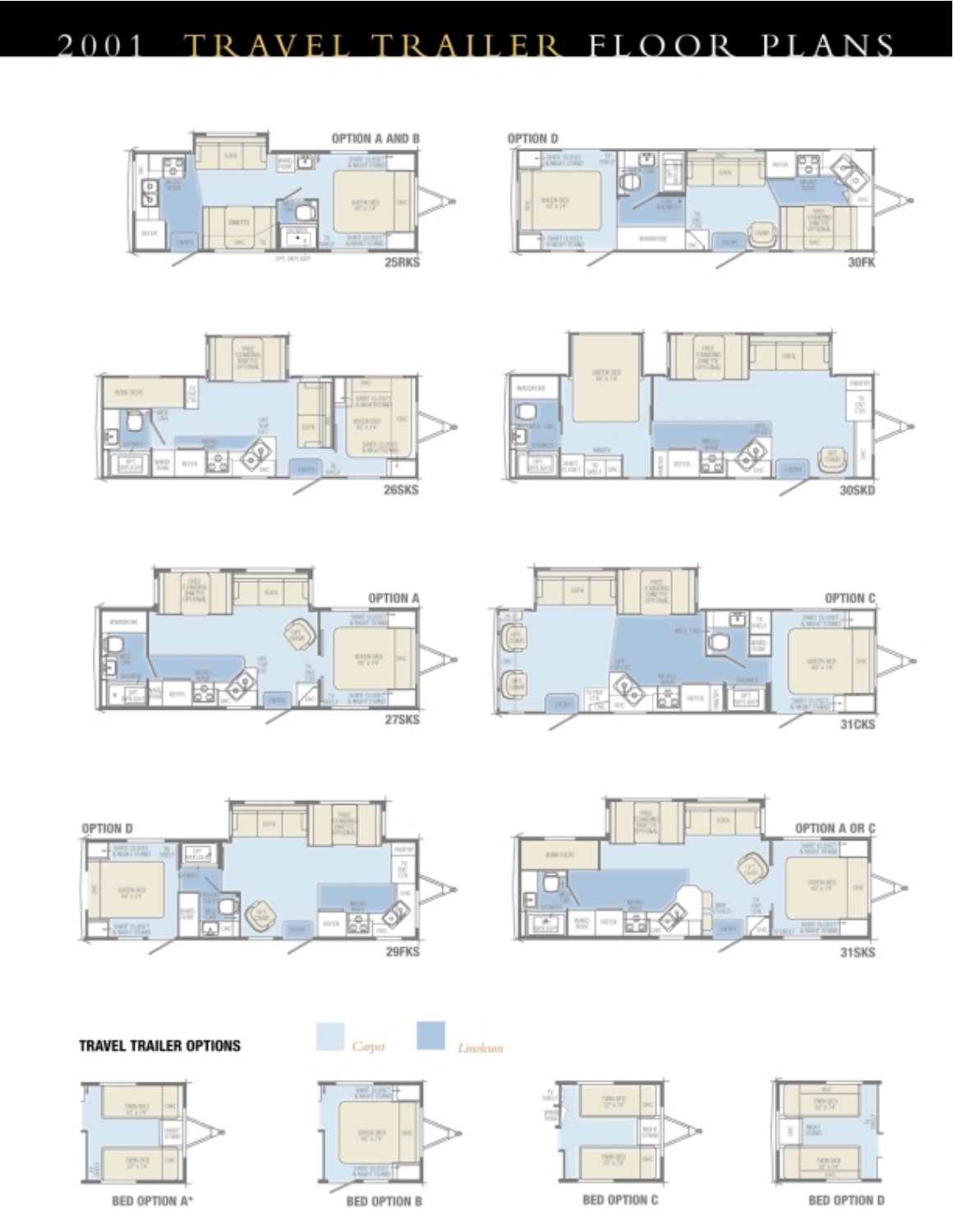





















WW.

**BED OPTION A\*** 



행동분

**BED OPTION B** 















**BED OPTION D** 

**BED OPTION C**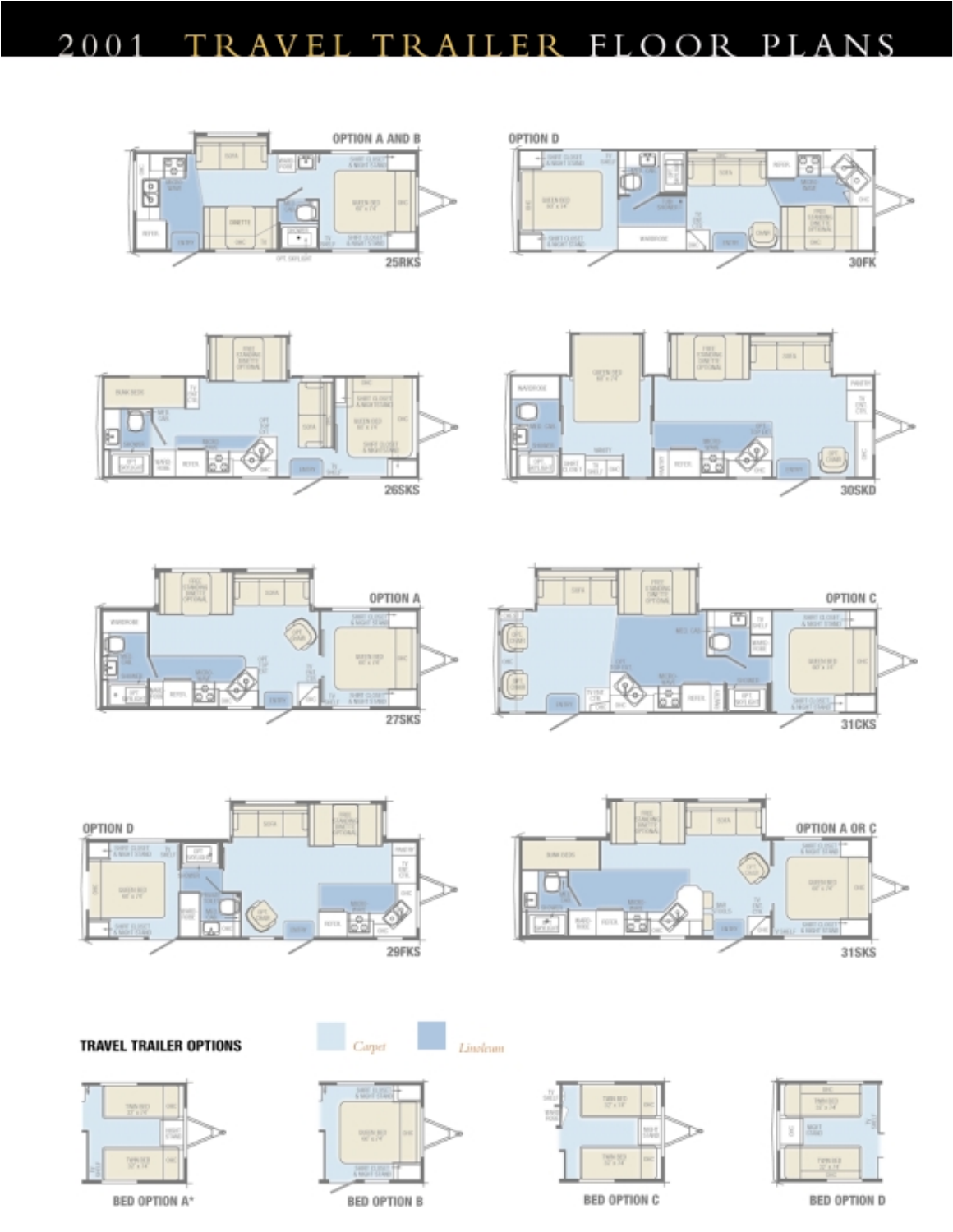#### **BODY AND FRAME CONSTRUCTION**

| <b>Standard Features</b>                                              | C                        |  |  |  |
|-----------------------------------------------------------------------|--------------------------|--|--|--|
| Alumaframe <sup>®</sup> Superstructure                                | 1:                       |  |  |  |
| <b>Vinyl Exterior Graphics</b>                                        |                          |  |  |  |
| Smooth Metal Sidewalls                                                |                          |  |  |  |
| Fiberglass Front and Rear Caps with Integrated Rear Bumper            |                          |  |  |  |
| Large Rear Storage Door in Rear Cap (TT Only: 29FKS)                  | $\overline{2}$           |  |  |  |
| Two Tone Color Fender Painted Skirts                                  |                          |  |  |  |
| 3/8-inch Foam Core, Thermal Barrier and Sidewall Structure            |                          |  |  |  |
| Steel Frame Sub-Floor                                                 | T                        |  |  |  |
| Steel Frame Bath Deck (FW Only)                                       |                          |  |  |  |
| 5/8-inch Structurewood Flooring                                       | Ŵ                        |  |  |  |
| Rear Bay Cap with Three Windows                                       |                          |  |  |  |
| (FW: 30SKS, 32SKS, 33SKT,                                             |                          |  |  |  |
| 34CKT, 34SKT, 36SKT) (TT:                                             | IN                       |  |  |  |
| 31 CKS)                                                               | $\overline{\mathcal{S}}$ |  |  |  |
| Prep for Spare Tire (FW Only)                                         | W                        |  |  |  |
| Nine-Layer Aluminum Roof                                              | F                        |  |  |  |
| Structure with RV 2000 Roofing                                        | Sİ                       |  |  |  |
| <b>Materials</b>                                                      | $\mathbf{F}$             |  |  |  |
| Vapor Barrier in Roof                                                 | Sı                       |  |  |  |
| Hard Board Vinyl Ceiling                                              | L                        |  |  |  |
| Flat Floor Slide-Out (TT N/A: 30FK)                                   | L                        |  |  |  |
| Enclosed Underbelly (FW Only)                                         | L:<br>C                  |  |  |  |
| Triple Step (FW Only)                                                 |                          |  |  |  |
| Large Trunk Storage Area (FW Only)                                    | $\overline{D}$           |  |  |  |
| Tandem Axles with Electric Brakes                                     | Ŵ                        |  |  |  |
| <b>Radial Tires</b>                                                   |                          |  |  |  |
| Stylized 15-inch Sport Wheels with Chrome Center Hub (TT: All Models) | T                        |  |  |  |
| (FW: 16-inch Tires on 29-foot Models and Up)                          | D                        |  |  |  |
| <b>Options</b>                                                        |                          |  |  |  |

Rear Ladder



| Gel Coat Fiberglass Sidewalls          |  |
|----------------------------------------|--|
| Adjustable Suspension System (FW Only) |  |
| (26-foot to 30-foot models)            |  |
| Enclosed Underbelly (TT Only)          |  |
| Stabilizer Jacks                       |  |
| Power Landing Jacks (FW Only)          |  |
| Lighted Power Hitch Jack (TT Only)     |  |
| <b>Shock Absorbers</b>                 |  |
| <b>Chrome Wheels</b>                   |  |
| Spare Tire with Sport Wheel            |  |

Wrap Storage Doors (FW: Only One Door in 26-foot and 27-foot Models) (Two Doors in 29-foot Models and Above) (TT: One Door on 30SKD, Two Doors on All Others)

#### **APPLIANCES**

| <b>Standard Features</b>                           |
|----------------------------------------------------|
| Double-Door Refrigerator                           |
| High Output Three-Burner Range/Oven                |
| Systems Monitor Panel on Range Hood with 12 Volt   |
| Fan (Except 33SKT)                                 |
| Cable TV/DSS/VCR Ready with Video Box              |
| Telephone Jacks in Kitchen and Bedroom Area        |
| TV Antenna and Booster with One-12V Recept         |
| and $TV$ Jack $(s)$                                |
| <b>Options</b>                                     |
| Large Double-Door Refrigerator                     |
| <b>Microwave with Touch Control</b>                |
| <b>DSS Dish with Stand</b>                         |
| AM/FM Electronic Tune Stereo with CD and           |
| <b>Cassette (Four Speakers)</b>                    |
| <b>Bi-Fold Range Cover</b>                         |
| 13-inch Color TV with Remote Control (Living Area) |

13-inch Color TV with Remote Control (Living Area) (TT: 25RKS Only)

# **INTERIORS** *Standard Features*

esigner Picture (TT N/A: 25RKS, 30FK, 31SKS) (FW: 26RKS, 29RKS)

Toilet Tissue Holders

Carpeting and Pad in Living Area, Hallway and Bedroom

Linoleum in the Bathroom, Kitchen and Entry

Decor Mirrors/Decor Glass Doors in Bedroom and Living Room **Lighted Medicine Cabinet in Bathroom**

#### *Options*

Colony Oak or Walnut Cabinetry Raised Panel Cabinet Doors Vinyl Plank Kitchen Floor and Main Entry Raised Panel Refrigerator Door Insert Kitchen Countertop Extension (TT N/A: 25RKS, 29FKS, 30FK, 31SKS) (FW N/A: 26RKD, 26RKS, 29RKS, 30RKD, 30SKS) (FW: N/A with Hide-A-Bed Option in 32SKS)

# **FURNITURE**

*Standard Features* Queen Bed with Shirt Closets, Wardrobe (FW Only) or Nightstands (TT Only) (N/A: 30SKD) Bedroom Slide-Out with Vanity (FW Only: 33SKT, 34CKT, 34SKT, 36SKT) Bunk Beds (TT Only: 26SKS, 31SKS) Wardrobe Slide-Out (FW Only: 30RKD) **Bedspread** 









# **APPLIANCES (cont.)**

#### *Options* 13-inch Color TV with Remote Control (Bedroom)

| 25RKS) (Requires TV Swivel Base in TT: 29FKS, 30SKD; FW:TV            |
|-----------------------------------------------------------------------|
|                                                                       |
| 27-inch Color TV with Remote Control (Living Area) (FW Only) (N/A:    |
| 26RKD, 26RKS, 27SKS, 29RKS, 34CKT, 34SKT, 36SKT) (TV Swivel           |
|                                                                       |
|                                                                       |
|                                                                       |
| Washer/Dryer Prep with 50 amp Service (Requires 10 Gal. Water Heater) |
|                                                                       |
|                                                                       |

#### Western Oak Cabinets lat Panel Doors on All Cabinets lide-Out Room with Wood Fascia Trim Cap (Living Area Only) **Flat Floor Slide-Out** moked Acrylic Refrigerator Door Panels aminate Table Top aminate Kitchen Countertops with Permeated Edge aminate Bathroom and Bedroom Countertops **Color Matched Kitchen Sink Cover** ecorative Clock Work Station with Keyboard Drawer with Window (FW Only: 34SKT, 36SKT) **TV Shelf in Bedroom**